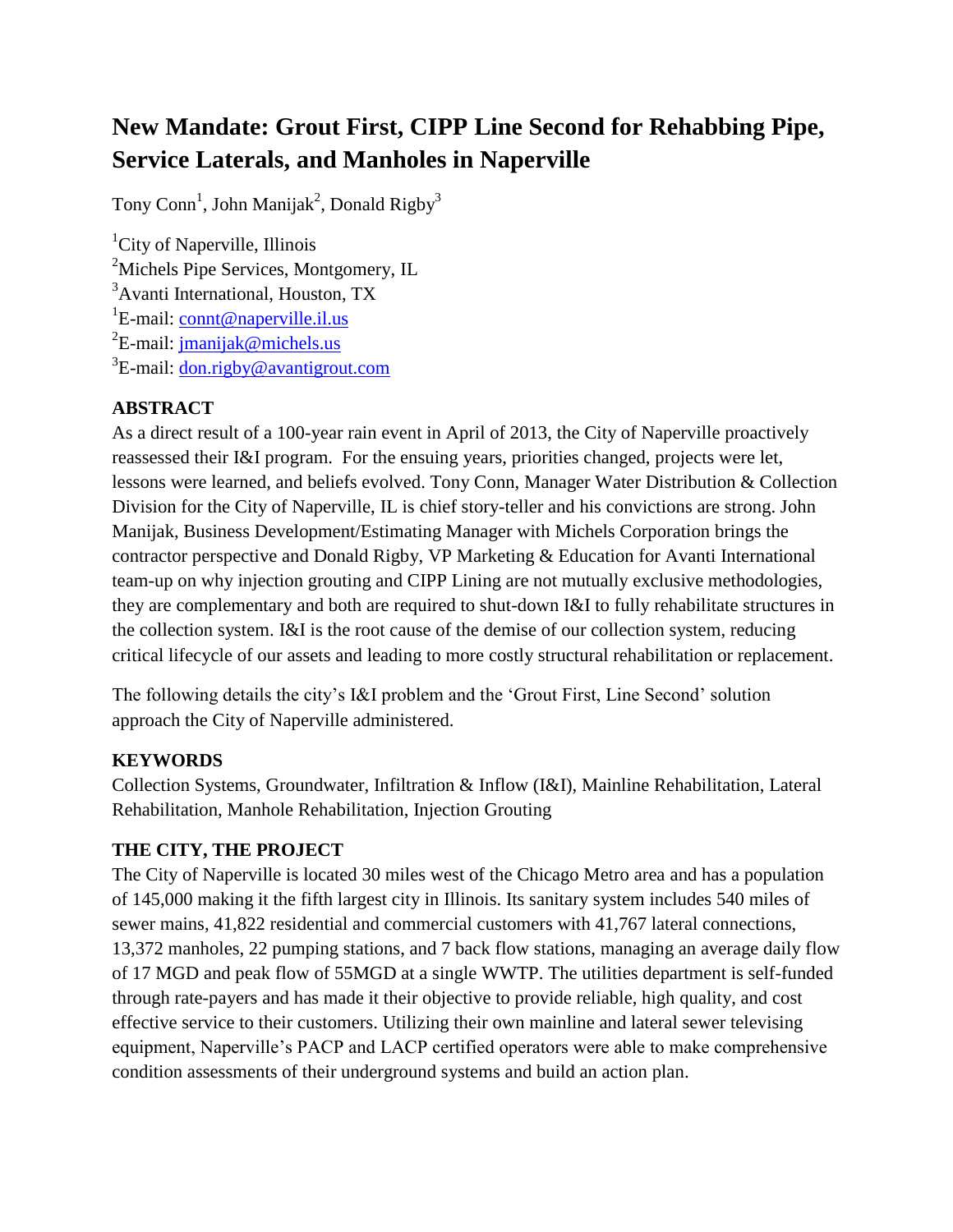#### **THE PROBLEM**

The focus of Naperville's renewed effort was directed toward a northern sub-division named Cress Creek. In April 2013, the Cress Creek neighborhood received nearly 7.50" of rain over a span of 48 hours causing widespread flooding and street closures. With clear evidence of structural decay, CIPP Lining and manhole rehab was a natural choice, however the groundwater levels were consistently higher than the sanitary trench and infiltration was so great, they could not proceed



**Figure 1**. Widespread flooding in Naperville, IL

with lining until the active leaks in manholes, mainline joints, lateral connections and lateral joints were stopped to avoid resin wash-out..

## **HOLISTIC APPROACH – TARGETING INFILTRATION AT ALL FOUR POINTS OF ENTRY**

According to Tony Conn, "Lining does not eliminate infiltration—it reallocates the flow of infiltration to another entry point. It is imperative to seal the entire system." Sanitary trenches allow for groundwater to flow freely throughout an area. As water inflow is eliminated in one area, infiltration is commonly noticed in another. This is often seen when mainlines are lined. Water will make its way through the annular space present in CIPP and enter the sewer line at the reinstated lateral connections and manhole terminations. Groundwater levels will also rise and find their way to laterals and manholes. With a top-down approach, the project plan called for grouting laterals first, followed by mainlines.



**Figure 2**. Naperville Cress Creek Solution for Leaking Service Lines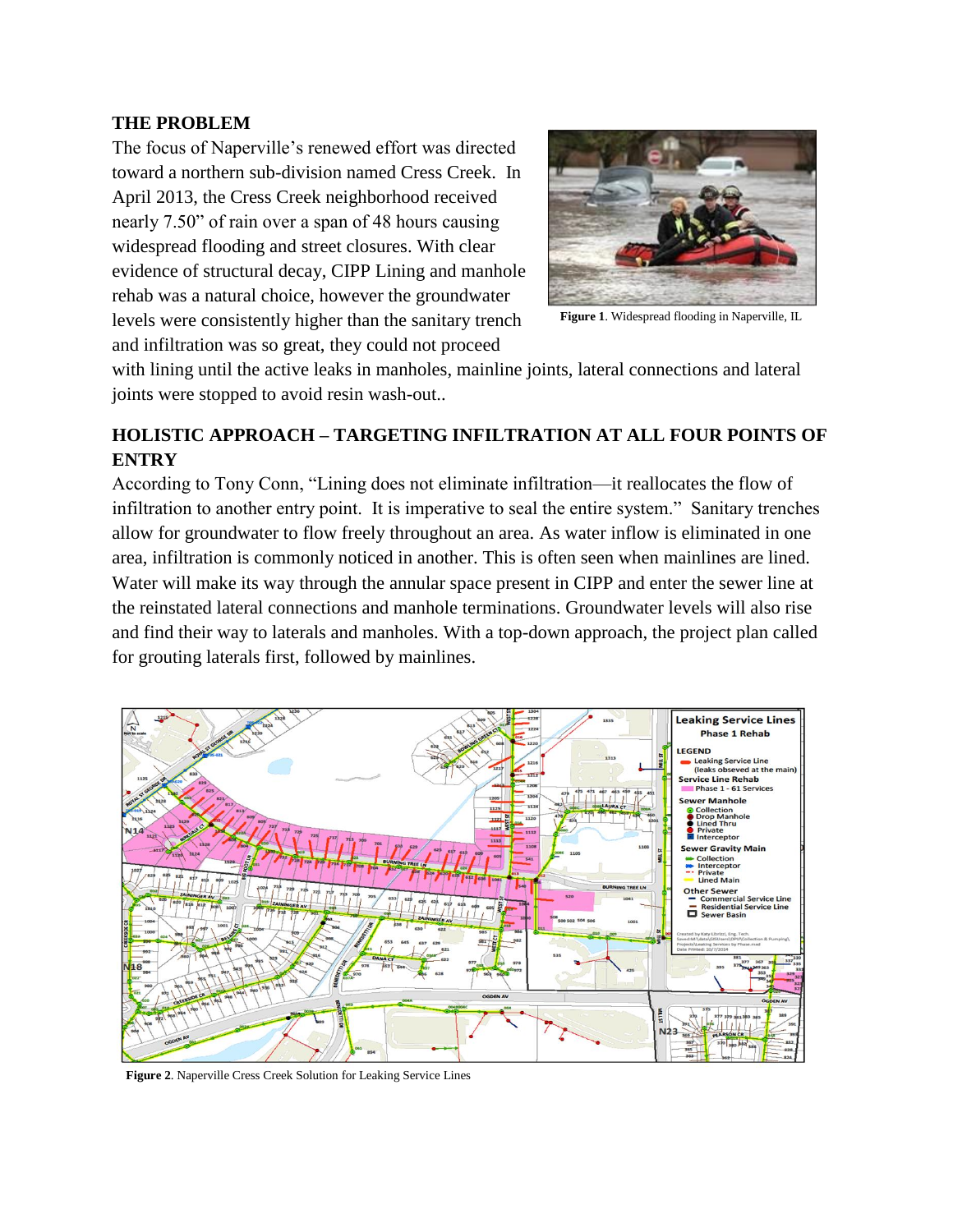After each step in the rehabilitation process, the groundwater levels continued to rise. Upon completion of the grouting and CIPP lining, the walls of manholes began to leak. Prior to grouting and lining, the manholes showed no signs of infiltration. Manholes were the final step. After the structures were sealed with grout, the manholes were lined, completing the holistic approach to infiltration elimination.

Not only does this inflow of water and material contribute to debris with the pipeline, it also leaves a void on the exterior of the pipe, allowing the pipes to shift and break over time. Injection grouting does not only stop infiltration by creating a seal on the outside of the joint, it also creates a matrix with the soil to stabilize the pipe, fill the void, and replace the missing support system of the pipe.

### **THE RESULTS**

Flow meters located in the grouting area (Burning Tree) provided data before and after the rehabilitation project. Flow reduction of 13.5% was immediately apparent. For the entire project area, a reduction of 340,000 gallons per day was achieved. Given an industry wide \$3 per 1,000/gallon treatment cost, the project will pay for itself in the first six years.

Inspired by the results of this project and the grout first approach, Tony Conn has new mandates and clear processes in place for mainline, laterals and manhole rehabilitation beginning in 2017.

Mainline Pipe-- All CIPP Lining

projects require mainline grouting first.



**Figure 3**. Flow Comparisons – June 2013 and June 2015

His reasoning is clear—when lining is required, not only does injection grouting make it possible, grouting makes for a more durable, long-term solution.

Service Laterals-- Going forward, lateral grouting is now a three-step process thanks to the cityinstalled clean-outs:

- Step 1: Mainline-lateral connection—grout with remote packer from the mainline
- Step 2: Mainline to clean-out—grout from the clean-out to mainline with push-packer